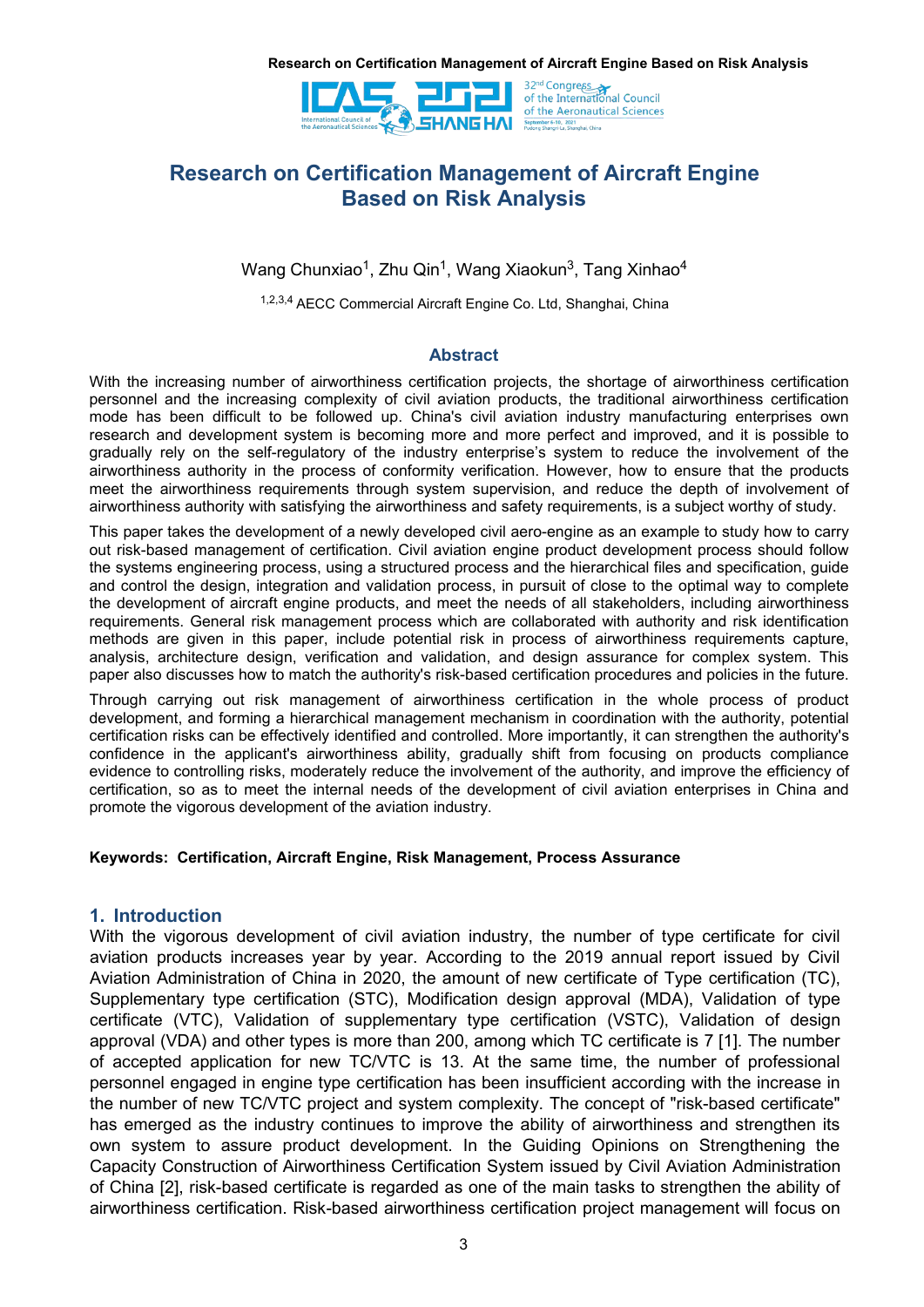the risks in process of type certificate, and solve the key issues affecting safety with as few certifications human resources as possible [3,4]. How to accurately identify the risks in the process of type certificate, dynamically manage and monitor these risks, and effectively allocate resources to improve the efficiency of certification is a topic that the authority and the industry applicant need to explore together. European Union Aviation Safety Agency (EASA) published a certification memorandum [5] in 2017 on the level of involvement in product certification, which provides guidance on how to determine the depth and scope of intervention based on risk. However, this Certification Memorandum is only applicable to DOA (Design Organization Approval) holders. For non-DOA holders, especially new aviation manufacturing enterprises, there is still a lack of corresponding guidance materials on how to carry out the identification, analysis and management of certification risk.

This paper discusses how to analyze the technical airworthiness risks based on a structured product development process, and the design assurance risks according to SAE ARP 4754A Guidelines for Development of Civil Aircraft and Systems development (ARP 4754A) [6], for a new developed civil aircraft engine. In addition, taking a certain airworthiness requirement and a complex system as examples, the focus of risk identification and common risks in product development activities are presented respectively. Finally, the prospect of how to match the risk based level of involvement for authority is given.

# **2. Overview of Risk Management of Type Certification Project**

# 2.1 Type Certification Project

Type certification project refers to the process in which aircraft, engines, propellers, and other civil aviation products complete type certification and obtain certificate in accordance with relevant procedures [7,8]. This process includes not only the product development process for the industry to design and verify a product that meets the requirements of airworthiness regulations, but also the validation process for the authority to confirm that the product meets the requirements of airworthiness regulations which is related to technical and management factors. Therefore, the process of industry and authority need to be taken into consideration when carrying out risk management of type certification project. According to Aircraft Type Certification Procedure, type certification project can be divided into five phases, including conceptual design phase, requirements determination phase, compliance planning phase, implementation phase and post certification activities phase. Based on the milestone objectives of each phase, the risk management include the following work in each phase:

# **Phase I Conceptual Design**

**Phase Objectives.** The authority responds to the potential applicant's questions about the procedural and technical requirements that may arise after the applicant's process orientation. Potential applicants give the authority an initial familiarization briefing and submit a certification plan which will be kept throughout the project.

**Risk management objectives.** The potential applicants formulate risk management plan, understand the authority's principles of risk-based level of involvement for certification project and carry out risk management for the certification risks identified in the familiarity phase.

# **Phase II Requirements Definition**

**Phase Objectives.** Applicant TC. The authority establishes the certification basis, defining the applicable requirements of CCAR (China Civil Aviation Regulation) for the issuance of the TC. The authority and applicant finish the preliminary Project Specific Certification Plan.

**Risk management objectives.** The applicant carries out risk management, focusing on identifying risks that are inconsistent with the authority 's understanding in terms of airworthiness requirements and compliance methods.

# **Phase III Compliance Planning**

**Phase Objectives.** Complete the Certification Plan and Certification Project Plan, or the Project Specific Certification Plan.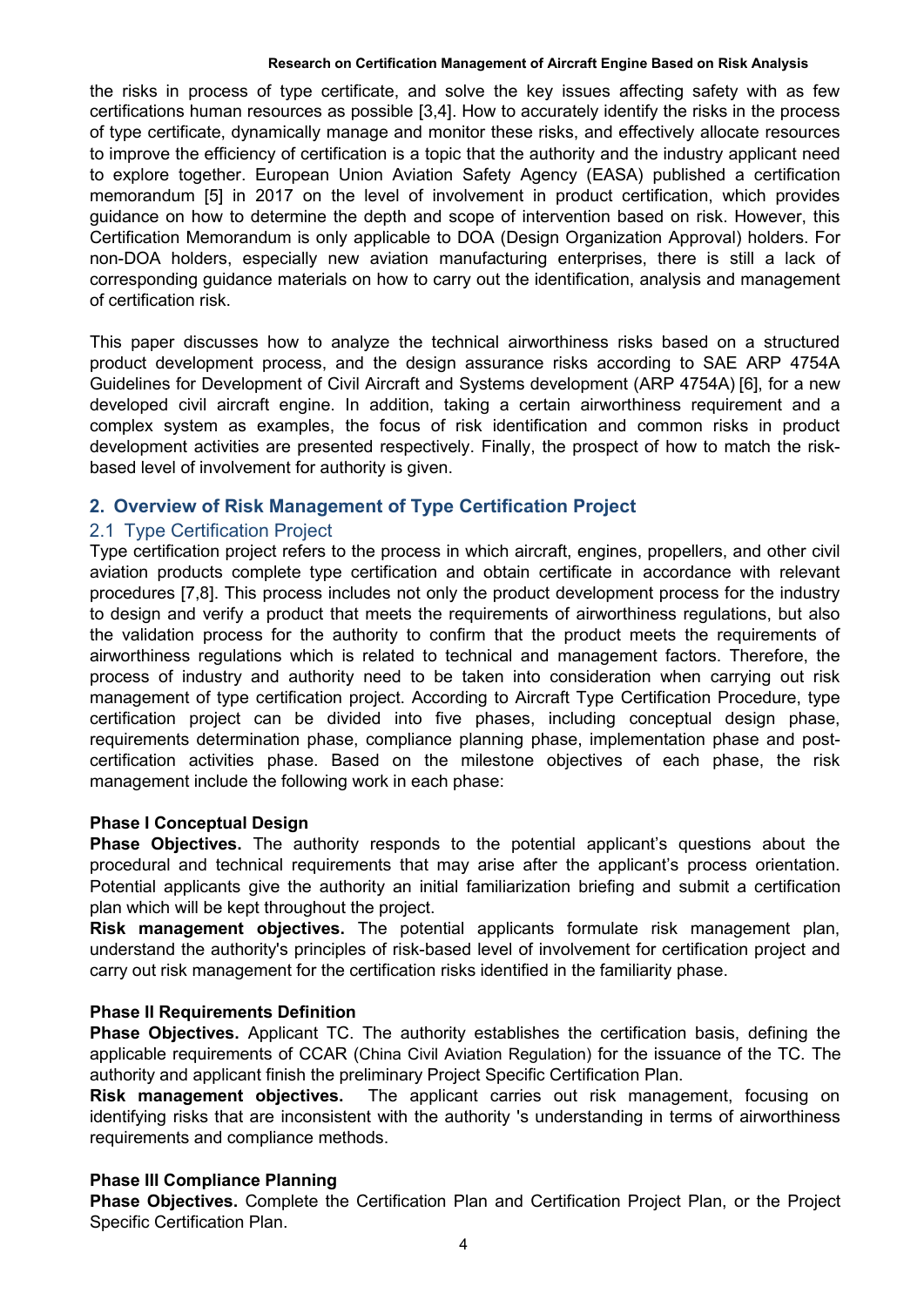**Risk management objectives.** The applicant carries out risk management, focusing on identifying risks associated with the development and implementation of compliance plans. Based on the results of risk assessment, the level of involvement was determined with the authority.

# **Phase IV Implementation**

**Phase Objectives.** Compliance Data Generation, Compliance Substantiation, and Compliance Finding, corresponding to Certification Plan and Certification Project Plan, or the Project Specific Certification Plan.

**Risk management objectives.** The applicant carries out risk management, focusing on identifying risks in the development assurance process, and dynamically adjust the risk assessment results and the level of involvement of the authority.

# **Phase V Post-Certification Activities**

**Phase Objectives.** Finish the final work of the certification project, such as certification summary report. Carry out the Post-Certification management work and continued airworthiness.

**Risk management objectives.** Complete the risk management final report and update the risk database. Transferred to risk management in the continuous airworthiness.

# 2.2 General Certification Risk Management

Risk in certification project is associated to a non-compliance with the certification basis. For derived serialized engines, the risks are mostly related to the new/novel/unusual design feature, the development process of complex systems, and the operation of Design Organization Approval <sup>[5]</sup>. For a newly developed engine, it is not possible to reuse a large amount of compliance data as a serialized derivative model. The process of type certification has the characteristics of long period, high complexity and deep involvement of the authorities, and it is more necessary to carry out risk management to minimize the possible adverse effects caused by the risks. In Phase II and Phase III of certification, potential risks need to be fully and accurately identified in conjunction with the authority along with the process of establishing certification basis and certification plans. When analyze and evaluate the risk, the applicant need evaluate the severity of the consequences of risk occurrence and the probability level of risk occurrence, forming a risk evaluation matrix, thus providing input for the development of graded risk response work plan, as shown in Table 1 and 2.

|                    |             | Likelihood                                                                                                                                         |                |                 |           |             |  |
|--------------------|-------------|----------------------------------------------------------------------------------------------------------------------------------------------------|----------------|-----------------|-----------|-------------|--|
|                    |             | 1 Very low                                                                                                                                         | 2 Low          | 3 Medium        | 4 High    | 5 Very high |  |
|                    | 5 Very high | 5                                                                                                                                                  | 10             | 15              | <b>20</b> | 25          |  |
|                    | 4 High      | 4                                                                                                                                                  | 8              | 12 <sup>2</sup> | 16        | 20          |  |
| severity<br>level  | 3 Medium    | 3                                                                                                                                                  | 6              | 9               | 12        | 15          |  |
|                    | 2 Low       | 2                                                                                                                                                  | 4              | 6               | 8         | 10          |  |
|                    | 1 Very low  |                                                                                                                                                    | $\overline{2}$ | 3               | 4         | 5           |  |
| <b>High Risk</b>   |             | Take corrective/improvement action immediately until the risk is<br>reduced to a low risk level.                                                   |                |                 |           |             |  |
| <b>Medium Risk</b> |             | Take corrective/improvement actions to mitigate/control the risk within<br>a certain period of time until the risk is reduced to a low risk level. |                |                 |           |             |  |
| <b>Low Risk</b>    |             | Correction/improvement actions to mitigate/control risks are not<br>required and must be documented.                                               |                |                 |           |             |  |

Table 1 Risk assessment matrix

### Table 2 Risk occurrence consequence severity level

| severity level | Score | Description of consequence                                                                                                                                        |
|----------------|-------|-------------------------------------------------------------------------------------------------------------------------------------------------------------------|
| Very high      |       | Certification project will be significantly affected, and huge time and<br>economic costs will be paid to eliminate this risk, and even the<br>project will fail. |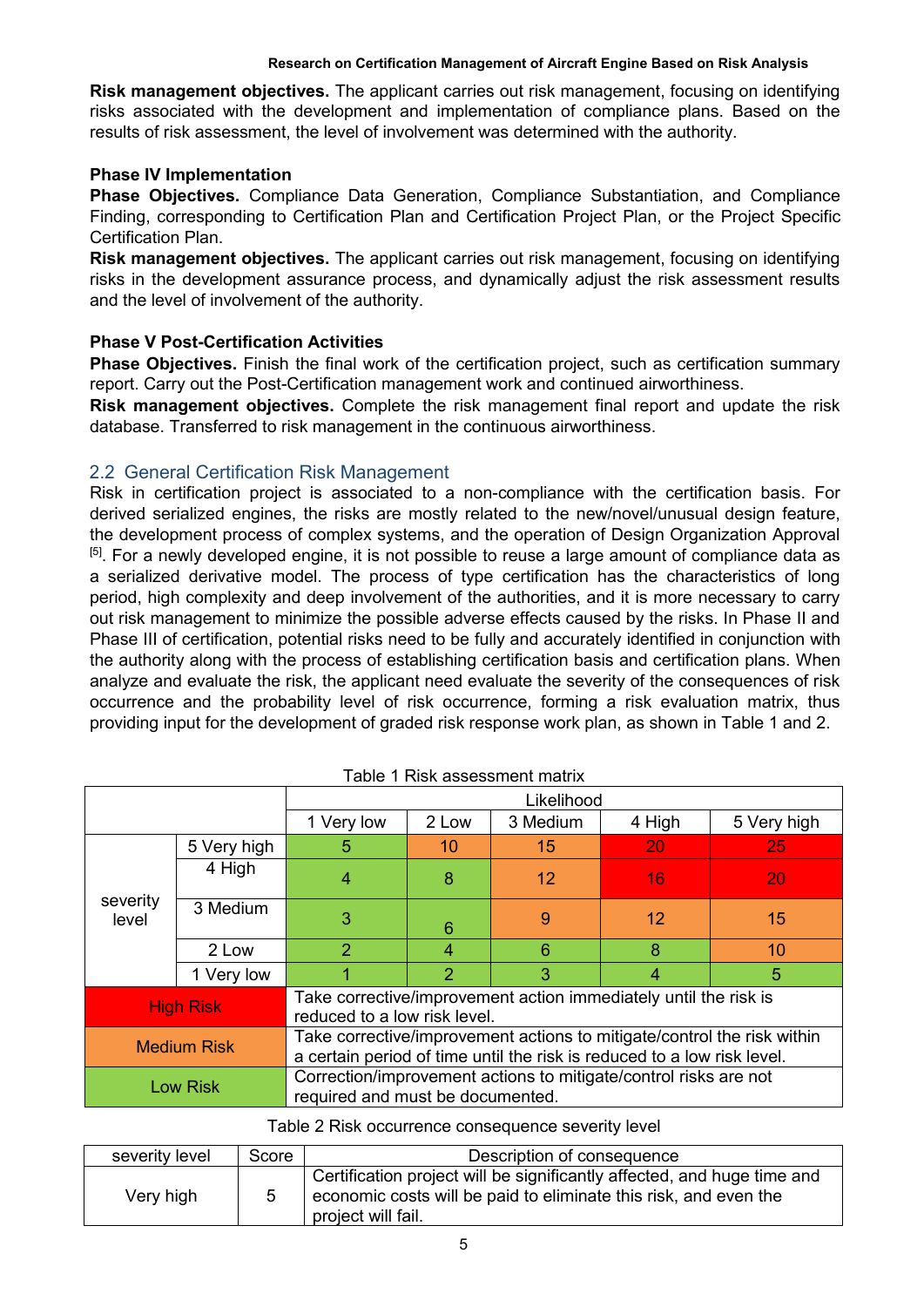**Research on Certification Management of Aircraft Engine Based on Risk Analysis**

| severity level | Score | Description of consequence                                                                                                                       |
|----------------|-------|--------------------------------------------------------------------------------------------------------------------------------------------------|
| High           | 4     | Certification project will be seriously adversely affected, and it will<br>take a large amount of time and economic cost to eliminate this risk. |
| <b>Medium</b>  | 3     | Certification project is negatively affected to a certain extent.                                                                                |
| Low            | 2     | Certification project is temporarily negatively affected, but the impact<br>is very low.                                                         |
| Very low       |       | No effect on certification project, or the effect is negligible.                                                                                 |

Generally, the main process ofrisk management includes risk identification, risk analysis, risk evaluation and risk response <sup>[9-11]</sup>. There has been a lot of literature on risk management processes, which will not be described in depth in this article. Two points should be paid special attention to when dealing with the risk of airworthiness certification. First, there are needs to be corresponding airworthiness engineer and organization to carry out risk management. For example, the airworthiness engineer who is owner of airworthiness requirement is responsible for the risk management process activities related to this requirement, including the identification and analysis of potential risks together with the authority, coordination of different management, design and manufacturing team to develop the risk response work plan and tracking the status. At the same time, it is recommended to set up a certification risk management committee to regularly review the situation of risk management and make decisions on risk downgrade or closure. Second, in the early stage of the certification project, the risk monitoring strategy should be agreed with the authority, which level of risk should be reported to the authority, or even be given technical advice on whether to recommend closure. For the red high risk in Table 1, it is strongly recommended that the applicant report to the authority immediately when identify, and report the progress of risk response regularly. For the red high risk items to be closed, it is recommended that the applicant obtain confirmation from the authority through formal forms such as meetings, and record the discussion process and closing conclusion in the meeting minutes. The process of continuous tracking of airworthiness certification risk and risk closure is shown in Figure 1.





# **3. Risk Identification Methods**

# 3.1 Risk identification based on system engineering method

For the identification of airworthiness certification risks, the whole life cycle process of product development needs to be considered, and it depends on the system engineering process of structured product development. As a highly complex product <sup>[12]</sup>, aeroengines must be developed in accordance with system engineering methods. System engineering emphasizes the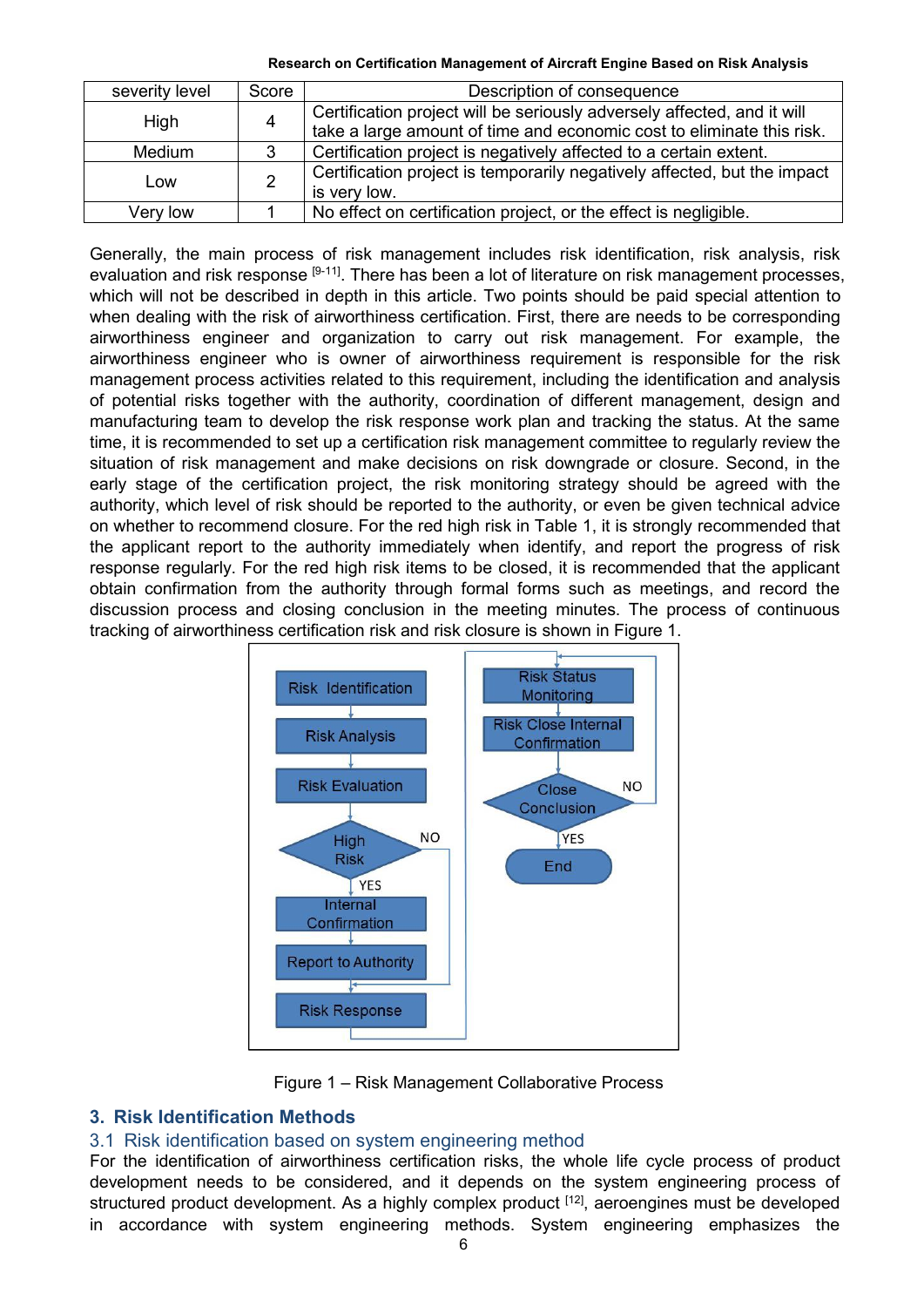determination of the overall logical framework of the system in the early stage of product development, followed by the construction of structured system engineering processes and the transmission link of hierarchical documents, specifications and models to guide and control the design, synthesis and verification of various professional fields. It is to complete the development of aeroengine products in a way that is close to the optimum, and to meet the needs of all stakeholders. Airworthiness regulations with compulsory and statutory force, as one of the requirements for aeroengine products, also need to rely on system engineering methods to be assigned by design, achieved by manufacturing, and complied by verification during product development, and continuously satisfied by repairing during in-service life.

Therefore, airworthiness regulations need to be regarded as the original needs of stakeholders, and the entire process of their requirements, design, manufacturing, verification and validation needs to be identified, and the iterative and recursive process between systems and subsystems needs to be considered. If this regulation has a supporting reference relationship with other regulations, it is also necessary to focus on identifying the risk of the interface with other regulations. When conducting risk management, based on a structured development process, different types of development activities should be targeted to identify their airworthiness certification risks. If aviation manufacturing companies have richer development and certification experience, they can also form specific risk identification checklists for each airworthiness regulation.

Based on the product development process, the identification of airworthiness risk points for various development activities such as requirements, design, and verification have different point of focus. For requirement-related development activities, more attention needs to be paid to the completeness of requirements and whether there are risks in requirements confirmation. Examples of common risks are as follows:

| <b>Main Concerns for Requirement</b>                                                                                                 | Example for CCAR 33.17[13]                                                                                                                                                                                                                              |
|--------------------------------------------------------------------------------------------------------------------------------------|---------------------------------------------------------------------------------------------------------------------------------------------------------------------------------------------------------------------------------------------------------|
| • Have the requirements of<br>the<br>regulations been understood?                                                                    | The requirements and essential meanings of<br>CCAR 33.17(d)(3) for anti-corrosion are not fully<br>understood.                                                                                                                                          |
| • Have the requirements of the<br>relevant airworthiness regulations of<br>the aircraft been considered?                             | The requirements for nacelle drainage do not<br>consider that flammable fluid discharged cannot<br>enter other compartments or contact aircraft<br>components to avoid fire in unexpected areas in<br>CCAR 25.863 [14] Flammable fluid fire protection. |
| Have the requirements of the<br>$\bullet$<br>aircraft<br>interface of<br>the<br>been<br>considered?                                  | The requirement for drainage from the pylon of the<br>aircraft is not considered.                                                                                                                                                                       |
| Aviation<br>Federal<br>• Have<br>the<br>Administration amendment, advisory<br>circular and policy been referred?                     | Draft AC 25.863 <sup>[15]</sup> is not considered                                                                                                                                                                                                       |
| Have the requirements of EASA<br>regulations, Acceptable Means of<br>Compliance (AMC) and certification<br>memorandum been referred? | AMC E130 <sup>[16]</sup> is not considered.                                                                                                                                                                                                             |
| Has the future revision trend of this<br>$\bullet$<br>regulation been considered?                                                    | The revision of the standard for kerosene-type<br>flame burners by "AS6826 Powerplant Fire Test<br>Standard Top Level and Scope-Draft" [17] was not<br>considered.                                                                                      |
| • How to understand the smallest<br>granularity of regulations?                                                                      | Not sure how to understand the CCAR 33.17,<br>based on $33.17(d)$ or $33.17(d)(2)$ .                                                                                                                                                                    |
| • Can the definition of key terms be                                                                                                 | There is no quantitative standard<br>the<br>for                                                                                                                                                                                                         |

Table 3 Risk Identification for Requirement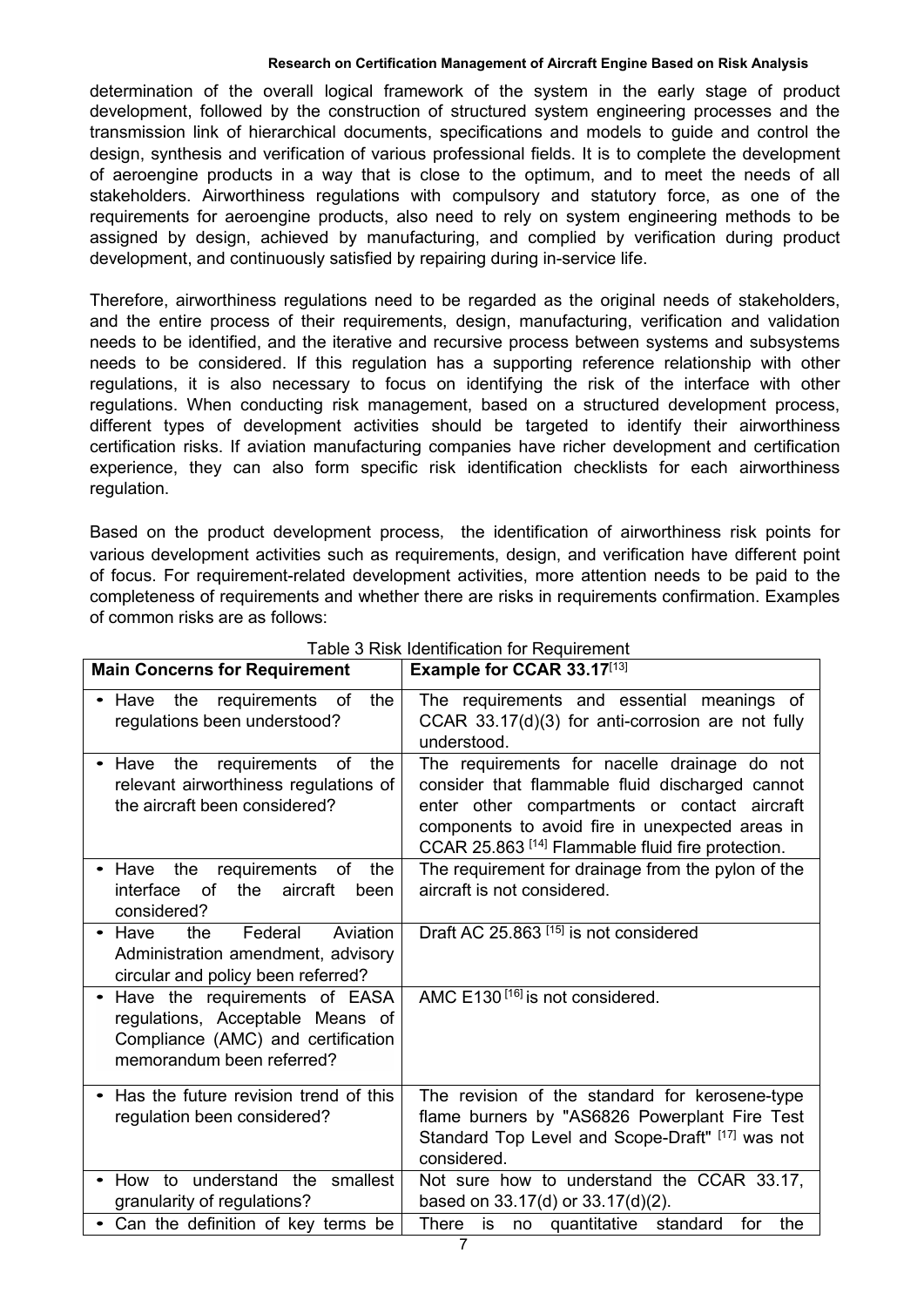| quantified?                               | "hazardous quantity" of flammable fluid mentioned<br>in CCAR 33.17(f).                                                 |
|-------------------------------------------|------------------------------------------------------------------------------------------------------------------------|
| requirements of the regulations<br>clear? | Are the safety intent and substantive   It is not clear how to satisfy "minimize the<br>possibility" in CCAR 33.17(a). |
| Are there any supporting documents        | CCAR $33.17(g)$ does not have a clear advisory                                                                         |
| for the understanding of regulations?     | circular to support compliance methods.                                                                                |

For design-related development activities, more attention needs to be paid on whether airworthiness requirements are implemented in the design, and there are no unsafe design features. Examples of common risks are as follows:

| <b>Main Concerns for Design</b>                                                                                                               | <b>Example for CCAR 33.17</b>                                                                                                                                                                                            |
|-----------------------------------------------------------------------------------------------------------------------------------------------|--------------------------------------------------------------------------------------------------------------------------------------------------------------------------------------------------------------------------|
| Have the airworthiness requirements at<br>the system/subsystem level<br>been<br>considered in the<br>design<br>with<br>verification evidence? | There is no verification evidence for electrical<br>bonding/grounding related requirements                                                                                                                               |
| Has it avoided the unsafe design of<br>similar product?                                                                                       | When the stators and rotors use titanium alloy<br>at the same time, there is a possibility of<br>internal titanium fire.                                                                                                 |
| Are there novel and unique design<br>features?                                                                                                | The fuel nozzle uses additive manufacturing,<br>which may affect the compliance of the<br>combustor case burn-through.                                                                                                   |
| potential<br>special<br>there<br>• Are<br>any<br>equivalent<br>safety,<br>conditions,<br>or<br>exemptions?                                    | The current CCAR33 regulations [18] cannot<br>cover the entire engine electrical bonding<br>compared to CS-E 135 <sup>[19]</sup> electrical bonding<br>requirement, which may impose<br>potential<br>special conditions. |

Table 4 Risk Identification for Design

For verification-related development activities, focus on the completeness of the airworthiness verification plan and the adequacy and feasibility of verification implementation. Examples of common risks are as follows:

| <b>Main Concerns for Verification</b>                                                                                        | <b>Example for CCAR 33.17</b>                                                                                                                                                                                                                            |
|------------------------------------------------------------------------------------------------------------------------------|----------------------------------------------------------------------------------------------------------------------------------------------------------------------------------------------------------------------------------------------------------|
| method<br>• Have the<br>tools been<br>verification<br>verified<br>with<br>documents?                                         | The analysis tools for the burn-through and burn-<br>through path of the combustor case have not been<br>verified.                                                                                                                                       |
| • Have the instructions on which the<br>verification process is based been<br>verified<br>verification<br>with<br>documents? | The fire protection analysis process of the mounting<br>system has not been verified by tests.                                                                                                                                                           |
| compliance<br>the<br>chain<br>0f<br>$\cdot$ Is<br>evidence complete?                                                         | Only through the compliance verification tests and<br>the engine fire protection design description to show<br>that the design and construction minimize the<br>possibility of the occurrence and spread of fire in<br>the external and internal engine. |
| compliance<br>verification<br>the<br>ls.<br>$\bullet$<br>arrangement executable?                                             | Accessory Gear Box (AGB) fire test is still uncertain<br>about the flame impingement position.                                                                                                                                                           |
| Can the test resources meet the<br>requirements of the test and are<br>these resources available?                            | Insufficient resources for concentratedly conduct<br>multiple firewalls and flammable<br>lines<br>fluid<br>fireproof/fire resistance tests.                                                                                                              |

### Table 5 Risk Identification for Verification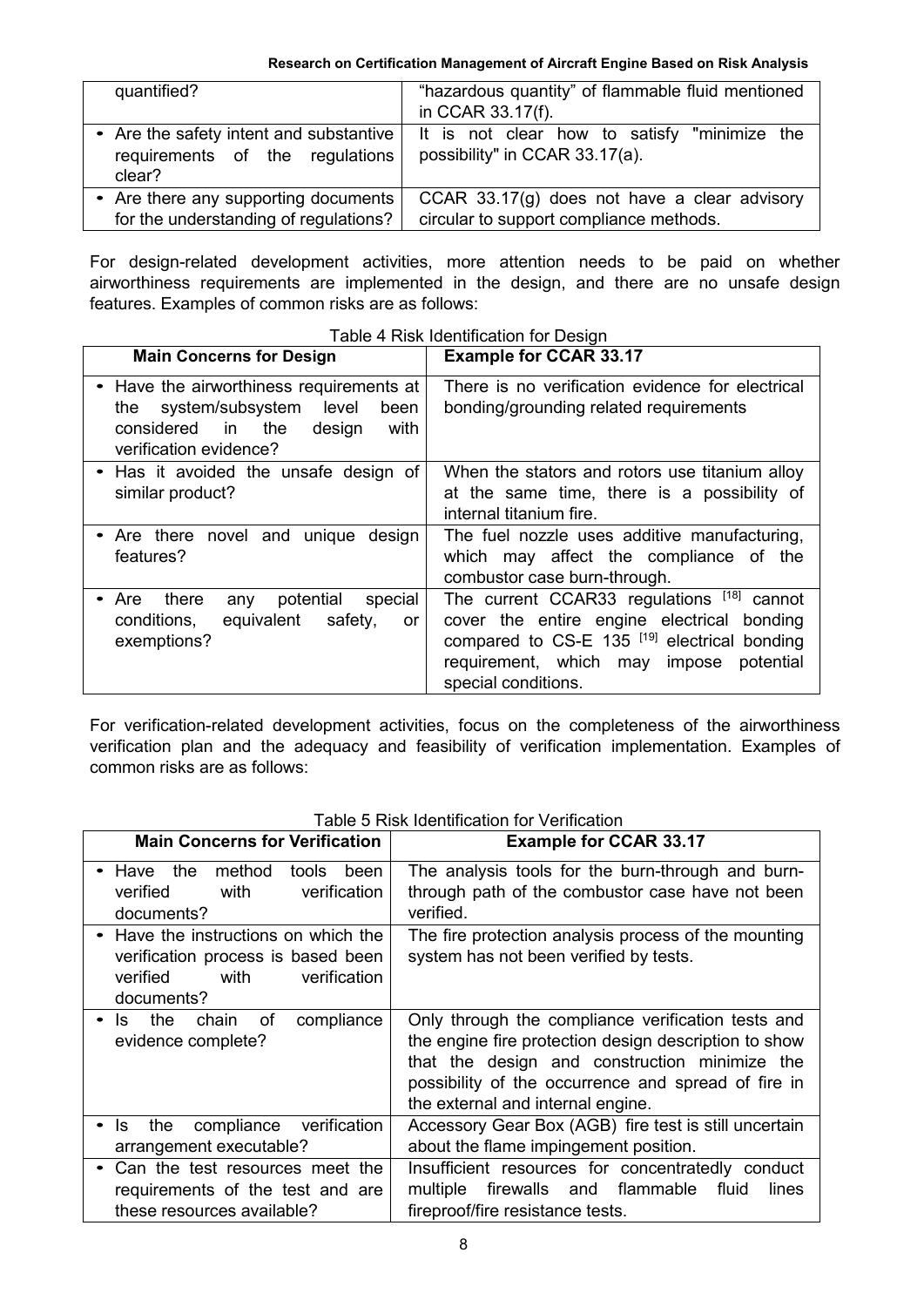| • Is it sufficient to substantiate by $\vert$<br>non-test compliance methods?          | The verification of the burn-through of the<br>combustor case just by analysis is not sufficient for<br>the first product certification program. |
|----------------------------------------------------------------------------------------|--------------------------------------------------------------------------------------------------------------------------------------------------|
| internal<br>process<br>• Is there any<br>supervision<br>$\,$ compliance $\, \,$<br>for | The control system is a complex system and<br>requires<br>process assurance,<br>but internal                                                     |
| related to<br>process<br>verification<br>assurance?                                    | supervision of its development process is not<br>carried out.                                                                                    |

# 3.2 Design assurance risk identification for Complex system

For simple system, it can be only used the above method to identify risk, for highly integrated and complex system it is not enough. This is because can't rely on the traditional test method to verify all possible failure situation, also can't get by on only analysis each process activities related to each airworthiness requirement to identify all potential certification risks. The complex system needs to be developed according to SAE ARP 4754A Guidelines for Development of Civil Aircraft and Systems. At the same time, the compliance method of Design Assurance (DA) should also be used when highly integrated and complex systems such as the engine control system show compliance to CCAR25.1309<sup>[20]</sup>, CCAR33.28<sup>[21]</sup>, etc. Therefore, compared with simple systems, certification risk identification of complex systems should not only consider the requirements of airworthiness regulations, but also consider all system requirements. The development process to be evaluated should include requirement, design, verification, validation, safety, configuration management, assurance process and certification process.



Figure 2 – Risk identification model for Complex system

Once the boundary of the complex system is defined, a series of plans are developed to define the development process requirements for the product. The plans include system/sub-system level development plan, safety project plan, validation plan, verification plan, configuration management plan, process assurance plan, and certification plan. The product development team shall carry out development activities according to the planning documents and form the corresponding evidence of airworthiness compliance. Process assurance engineer shall monitor the entire process of the development team's ARP 4754A life cycle activities in accordance with process assurance plan to ensure compliance with the corresponding planning and development assurance process requirements. Process assurance engineer shall approve all deviations to ensure that they have no negative impact on the completion of the safety objectives of system and sub-system. Process assurance engineer shall participate in the review or audit of the whole life cycle process. The review or audit results shall be recorded. As shown in the model in Figure 3, the scope of risk identification should include all of the above, and special attention should be paid to the risks caused by boundary changes or uncertainties of complex systems.

|  |  | Table 6– The main concerns of airworthiness risk identification of complex systems |  |
|--|--|------------------------------------------------------------------------------------|--|
|  |  |                                                                                    |  |

| <b>Activity Type</b> | Risk Identification main Concerns (Example)                               |  |
|----------------------|---------------------------------------------------------------------------|--|
|                      | Whether the existing development system forms a top-down unified document |  |
| system enables       | framework.                                                                |  |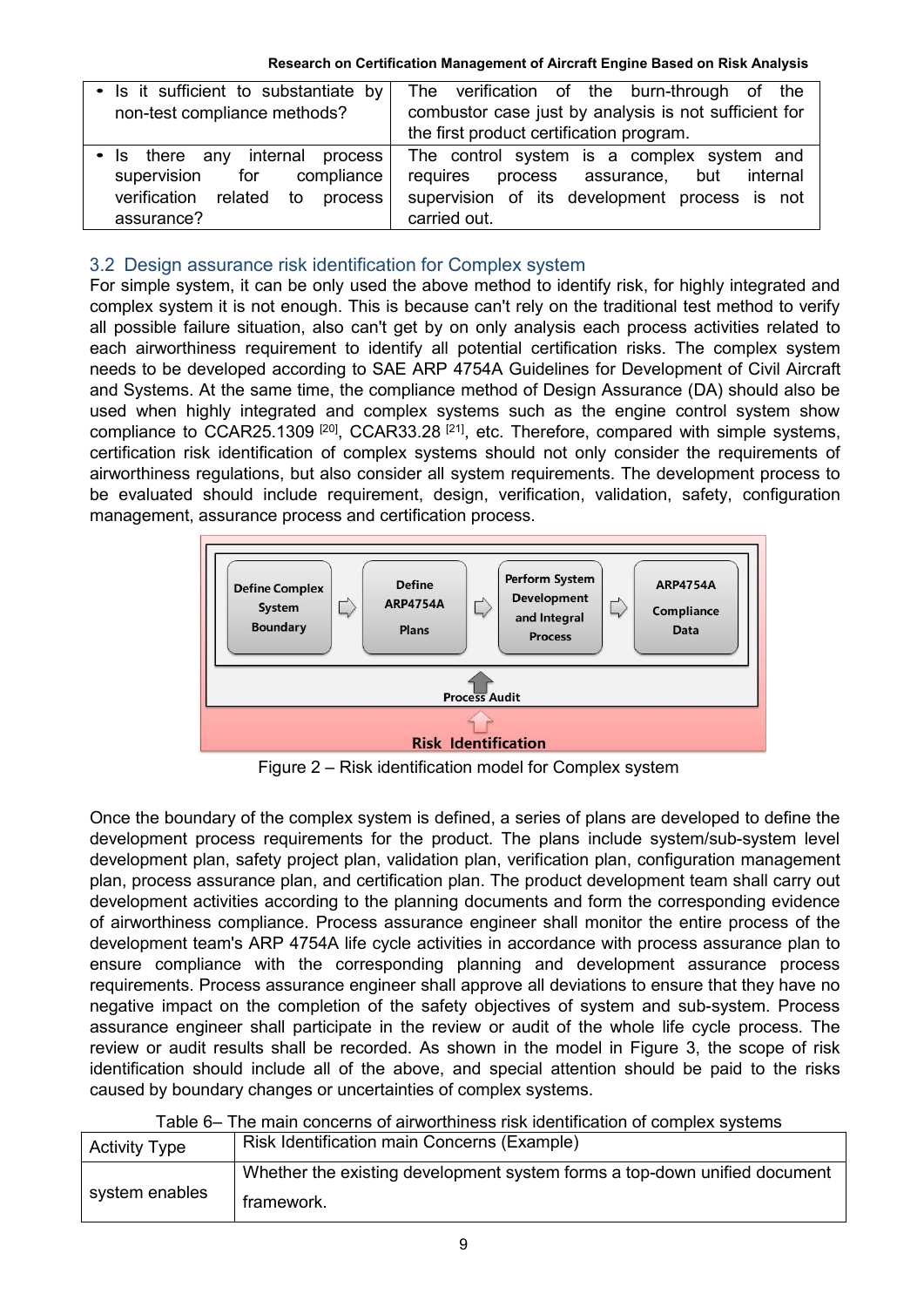| <b>Activity Type</b> | Risk Identification main Concerns (Example)                                        |
|----------------------|------------------------------------------------------------------------------------|
| system enables       | Whether there are sufficient resources to carry out the 4754A planning work.       |
| system enables       | Whether to establish a set of independent supervision mechanism, to ensure         |
|                      | that in the process of implement ARP 4754A lifecycle activities, strictly follow   |
|                      | the approved plan and development assurance system files, for any does not         |
|                      | conform to and deviation from, must be approved by the designated role?            |
|                      | For specific technical points, due to lack of experience, the implementation of    |
|                      | existing processes/standards/plans may still be difficult, including but not       |
|                      | limited to:                                                                        |
|                      | 1. Requirements capture                                                            |
|                      | 2. Identification, confirmation and verification of safety requirements            |
| Product              | 3. Use simulation/modeling as a method of validation or verification               |
| development          | 4. Interface management                                                            |
|                      | 5. Verification technology (fault injection, response to abnormal situation, etc.) |
|                      | 6. Change impact analysis                                                          |
|                      | 7. Relationship between system activities and safety activities                    |
|                      | 8. Relationship between system activities and hardware and software activities     |
|                      | Whether the consistency and traceability of the ARP 4754A lifecycle data can       |
| Product              | be ensured to meet the relevant objectives of the Transition Criteria for          |
| development          | process data as required in the ARP 4754A.                                         |
|                      | As it was the first time for the applicant and the authority to conduct the ARP    |
|                      |                                                                                    |
| Certification        | 4754A certification compliance, they lacked relevant practical experience and      |
|                      | had inconsistent understanding of the requirements.                                |
|                      |                                                                                    |

# **4. Risk based level of involvement of the Authority**

The authority and the applicant should determine the principle of risk-based intervention in the early phase of system development to determine the future level of involvement (LOI) of the authority. LOI can be divided into four types: none, low, medium, and high, as shown in Table 7. The factors determining LOI include two dimensions, certification risk and failure status impact level. Certification risk assessment should be based on the applicant's assessment of the identified risk and the authority's confidence score.

The confidence score by authority should be considered comprehensively: 1) The result of spot check on the risk management of the applicant to confirm whether the risk management of the applicant is controllable and reasonable; 2) the construction of the applicant's design assurance system, especially the ability of the airworthiness; 3) the applicant's performance in the past design approval process; 4) The novel design characteristics and complexity of civil aviation products.

The authority can dynamically manage and evaluate the risk assessment scores, and dynamically implement different level of intervention. However, for specific topics such as impact analysis of system requirements change, safety evaluation, and supplier supervision, it is not recommended to adopt risk-based intervention assessment, but to carry out strict special review activities.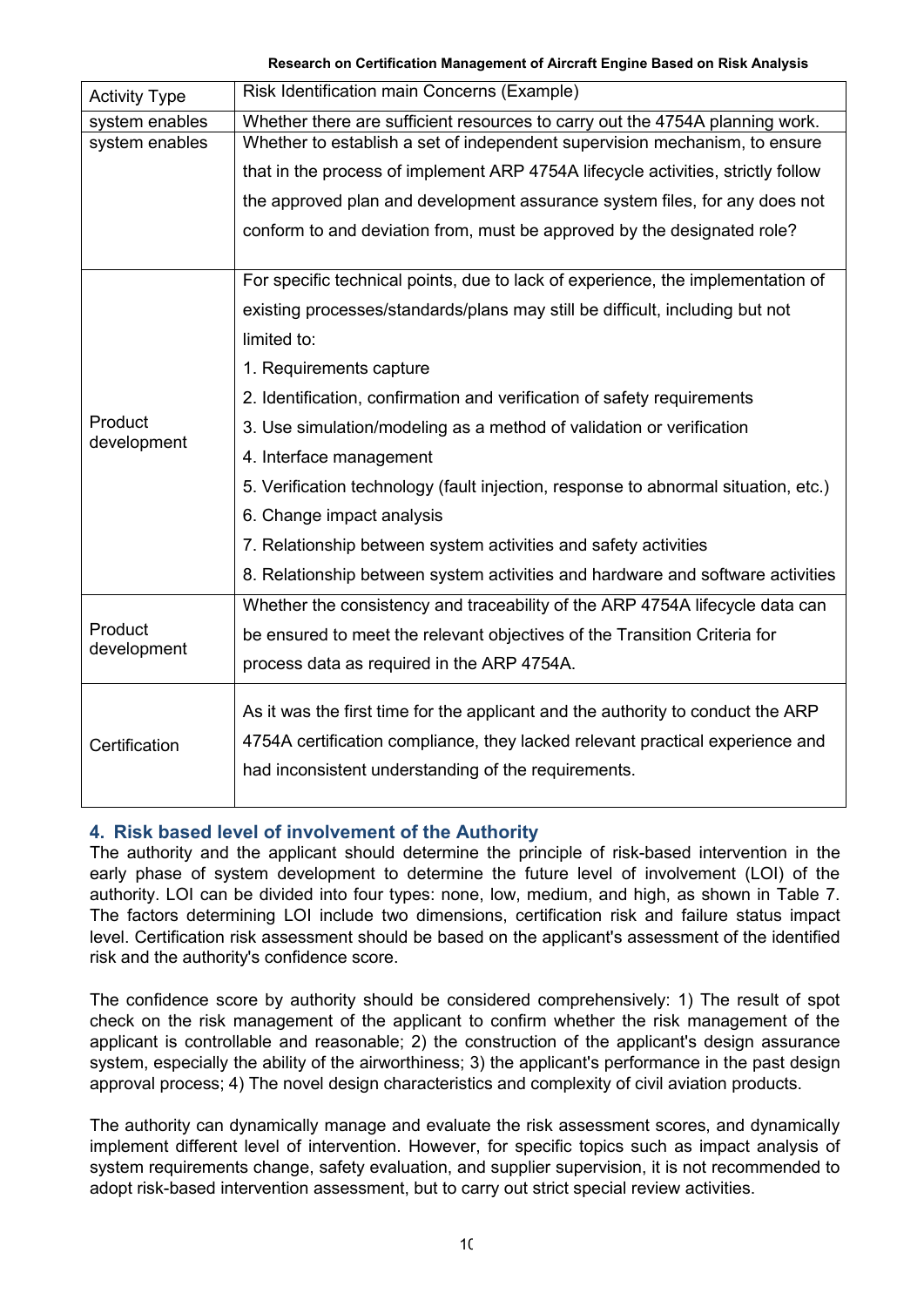Table 7– Activities of different levels of intervention

| LOI    | <b>Activities By Authority</b>                                                       |
|--------|--------------------------------------------------------------------------------------|
| High   | • Conduct a review of all evidence of compliance, including compliance report        |
|        | reviews and test witness, and a detailed review of analysis reports of test results. |
|        | • For novel and unique technologies, the scope of review should include supporting   |
|        | data in addition to evidence of direct compliance, and even extend to                |
|        | requirements.                                                                        |
|        | • For complex systems, on-site review should be carried out primarily,               |
|        | supplemented by a small amount of document review.                                   |
| Medium | • Review most compliance reports and witness most tests and other verification       |
|        | activities.                                                                          |
|        | • For complex systems, some development and validation processes need to be          |
|        | reviewed on site, while others are mainly reviewed by documents.                     |
| Low    | • Review a small number of compliance reports, witness few or no witness tests       |
|        | and other verification activities.                                                   |
|        | • For complex systems, it mainly focuses on document review.                         |
| None   | • Review the submission of a declaration of conformity report by the applicant       |
|        | requires no process review.                                                          |
|        | For complex systems, only review the stage review reports.<br>٠                      |

# **5. Conclusion**

With the increasing of development and airworthiness capability of China's civil aviation manufacturing enterprises, risk-based certification has gradually had the implementing conditions. In this paper, from the perspective of TC applicant, a civil aero-engine developed in accordance with systems engineering is taken as an example to explore how to implement risk-based airworthiness certification management. At the same time, considering the complexity of civil aeroengine system, the risk management in the process of complex system design assurance is also studied. Most importantly, it shows how the applicant's risk-based airworthiness certification management should be matched and coordinated with the authority's risk-based model.

Risk-based airworthiness certification is the future development trend of airworthiness field and must-go road for civil aviation manufacturing industry. Research on airworthiness risk management and coordination mechanism with authority for the whole process of product development can help to build a more reasonable and effective processes to identify and control the potential risks, to establish a new cooperation partnership in the future, so as to promote the vigorous development of the civil aviation industry in China.

# **6. Contact Author Email Address**

Mail to: wangchunxiao@gmail.com; qinzhu\_amy@163.com; kun910218@gmail.com; txh0926@sina.com

# **7. Copyright Statement**

The authors confirm that they, and/or their company or organization, hold copyright on all of the original material included in this paper. The authors also confirm that they have obtained permission, from the copyright holder of any third party material included in this paper, to publish it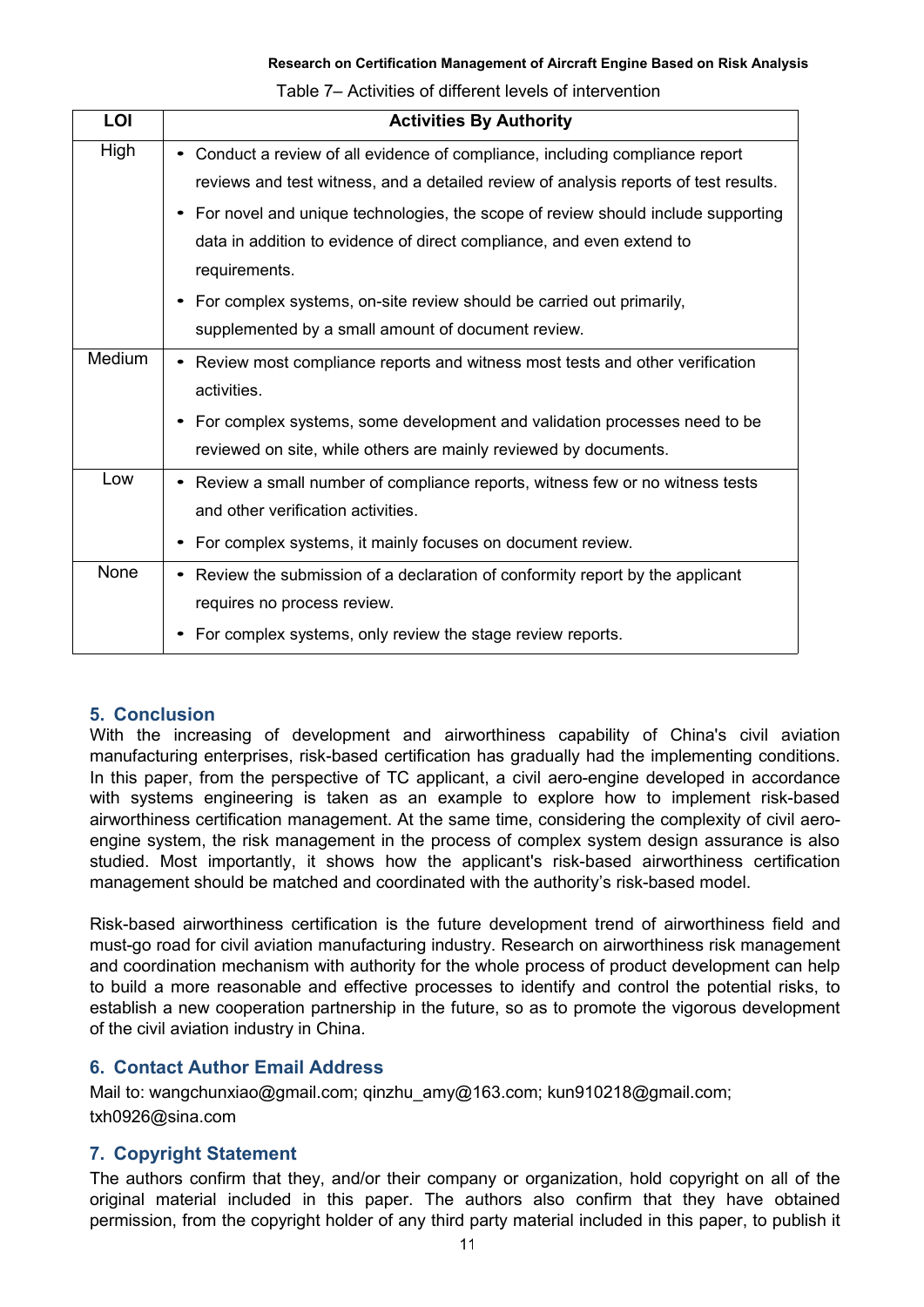as part of their paper. The authors confirm that they give permission, or have obtained permission from the copyright holder of this paper, for the publication and distribution of this paper as part of the ICAS proceedings or as individual off-prints from the proceedings.